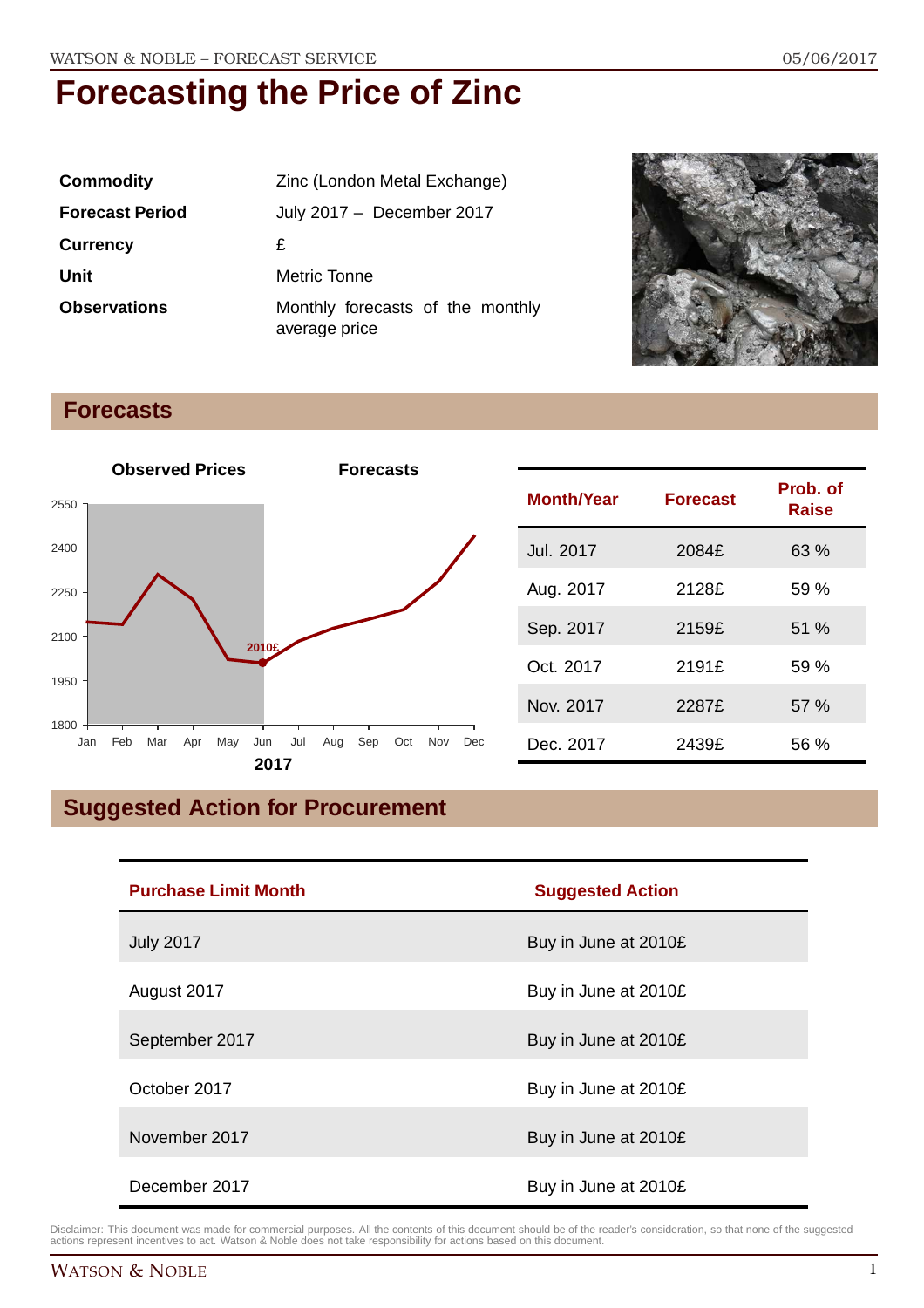## **Impact Analysis: One Month Forecast**



Our algorithm forecasts a higher price of Zinc in one month: it is expectable that the price increases 3.67% from 2010£ to 2084£ until the beginning of July.

## **Indices of Factors**



#### **Interpretation**

- **Increase of Supply**: Negative pressure of the Supply index
- **Considerable increase of Demand**: Positive pressure of the Demand index
- **Positive pressure of the index of Zinc**
- Positive pressure of the index of variables representing the market upstream
- **Positive pressure of the index of variables represent**ing the market downstream
- **•** Positive pressure of the financial index
- Slightly positive pressure of other commodities and other factors
- Focus on Euro, Finland, and Germany

### **Impact per Country**

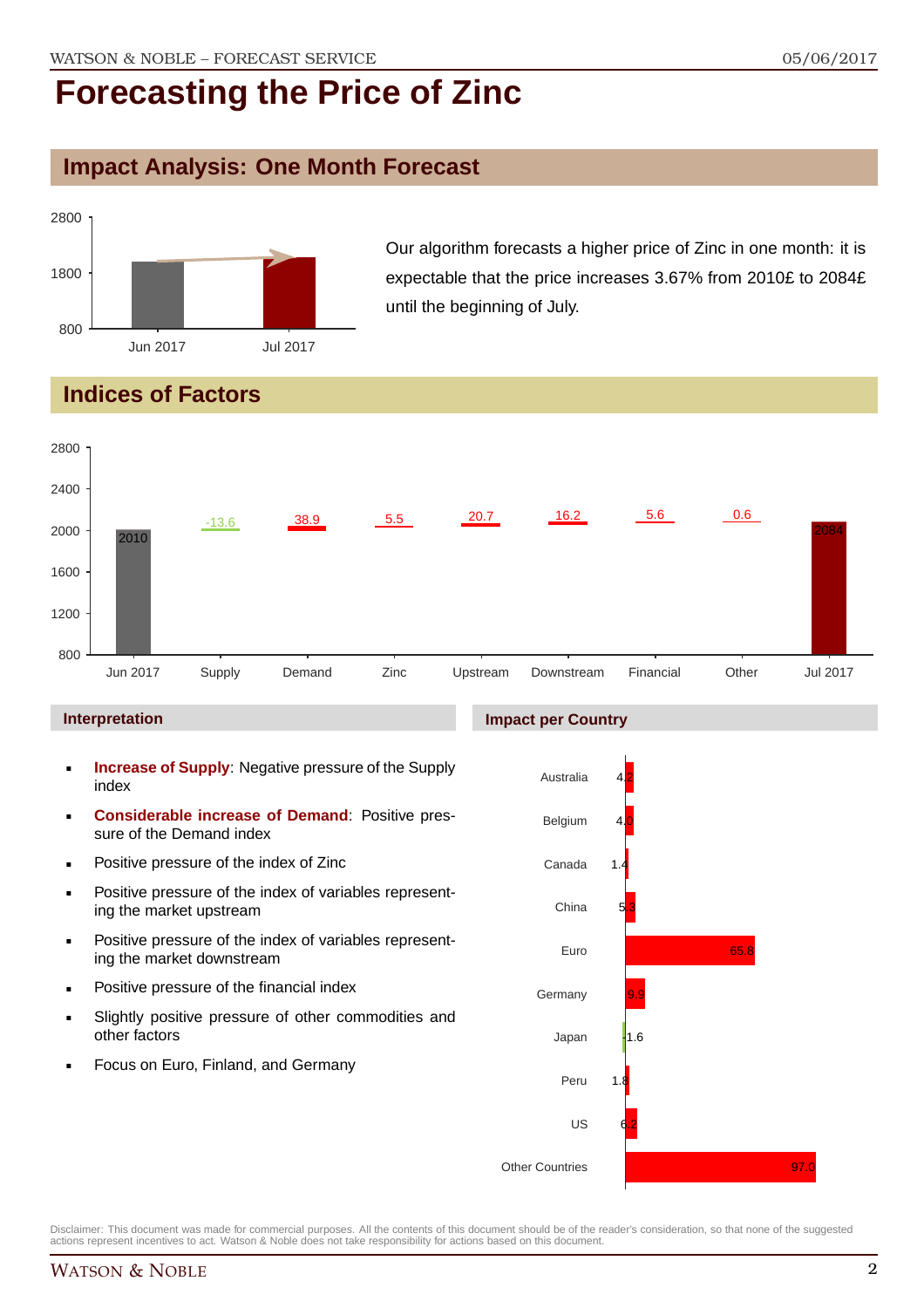## **Impact Analysis: Two Months Forecast**



Our algorithm forecasts a higher price of Zinc in two months: it is expectable that the price increases 5.88% from 2010£ to 2128£ until the beginning of August.

## **Indices of Factors**



#### **Interpretation**

- Slight increase of Supply: Negative pressure of the Supply index
- **Increase of Demand**: Positive pressure of the Demand index
- **Positive pressure of the index of Zinc**
- **Considerably positive pressure of the index of variables representing the market upstream**
- Positive pressure of the index of variables representing the market downstream
- Slightly negative pressure of the financial index
- Slightly positive pressure of other commodities and other factors
- Focus on Germany, Finland, and France

#### **Impact per Country**

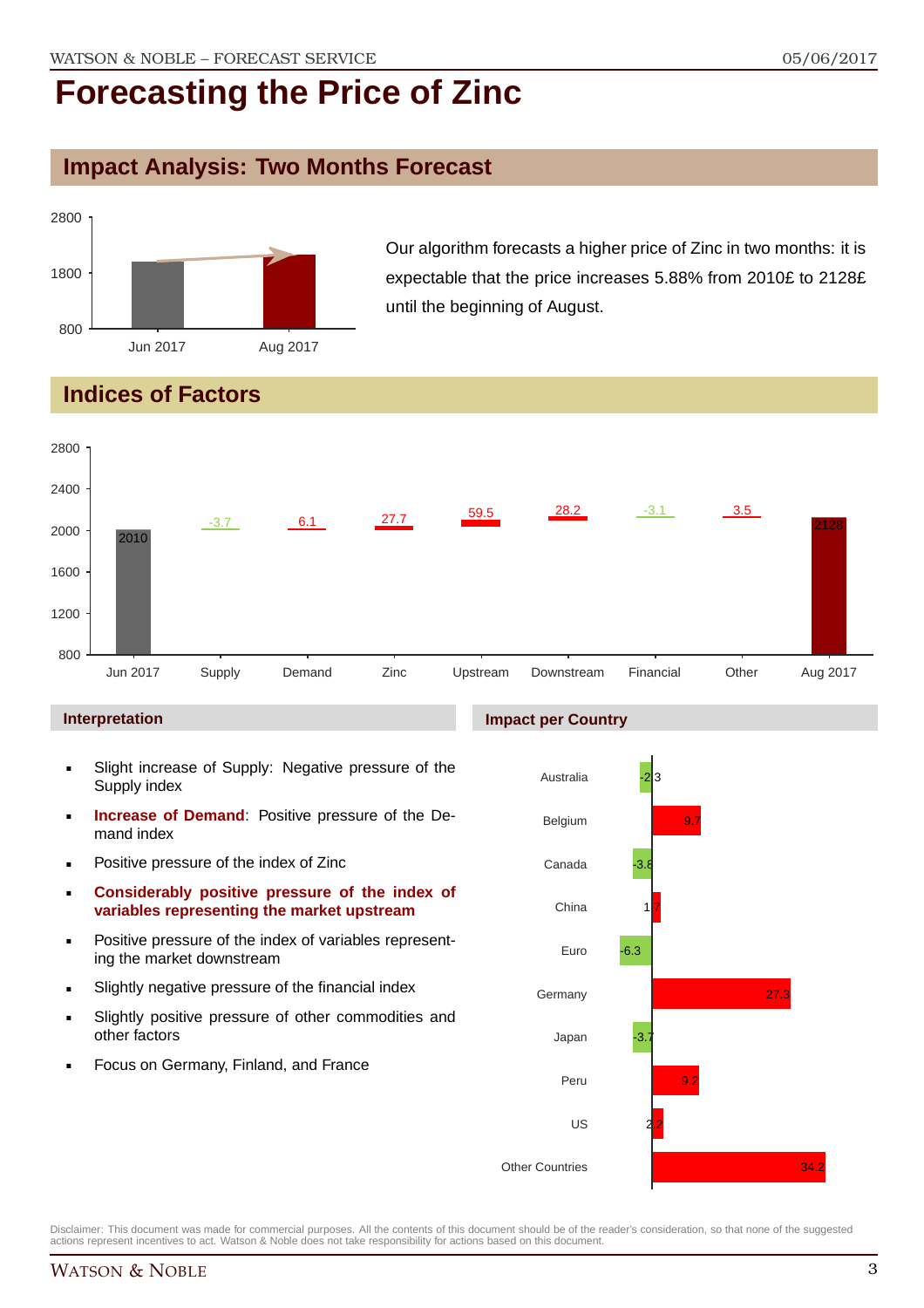## **Impact Analysis: Three Months Forecast**



Our algorithm forecasts a higher price of Zinc in three months: it is expectable that the price increases 7.39% from 2010£ to 2159£ until the beginning of September.

## **Indices of Factors**



#### **Interpretation**

- Slight increase of Supply: Negative pressure of the Supply index
- Slight decrease of Demand: Negative pressure of the Demand index
- **Considerably positive pressure of the index of Zinc**
- **Considerably positive pressure of the index of variables representing the market upstream**
- Positive pressure of the index of variables representing the market downstream
- Slightly positive pressure of the financial index
- Positive pressure of other commodities and other factors
- Focus on Finland, China, and Germany

#### **Impact per Country**

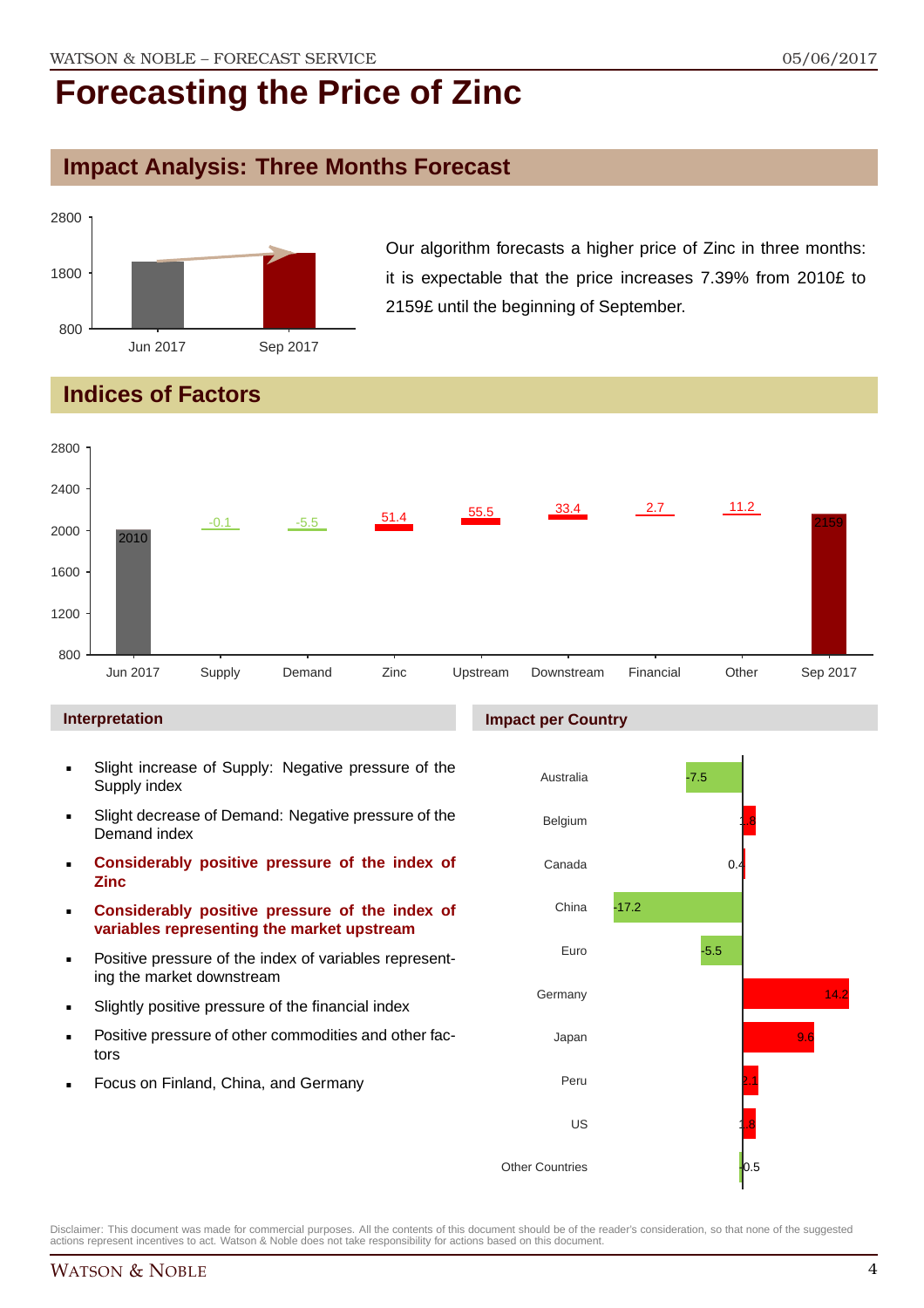## **Impact Analysis: Four Months Forecast**



Our algorithm forecasts a higher price of Zinc in four months: it is expectable that the price increases 9.01% from 2010£ to 2191£ until the beginning of October.

## **Indices of Factors**



#### **Interpretation**

- **Considerable decrease of Supply**: Positive pressure of the Supply index
- **Considerable decrease of Demand**: Negative pressure of the Demand index
- **Considerably positive pressure of the index of Zinc**
- Positive pressure of the index of variables representing the market upstream
- Positive pressure of the index of variables representing the market downstream
- Slightly positive pressure of the financial index
- Slightly negative pressure of other commodities and other factors
- Focus on Finland, Euro, and US

#### **Impact per Country**

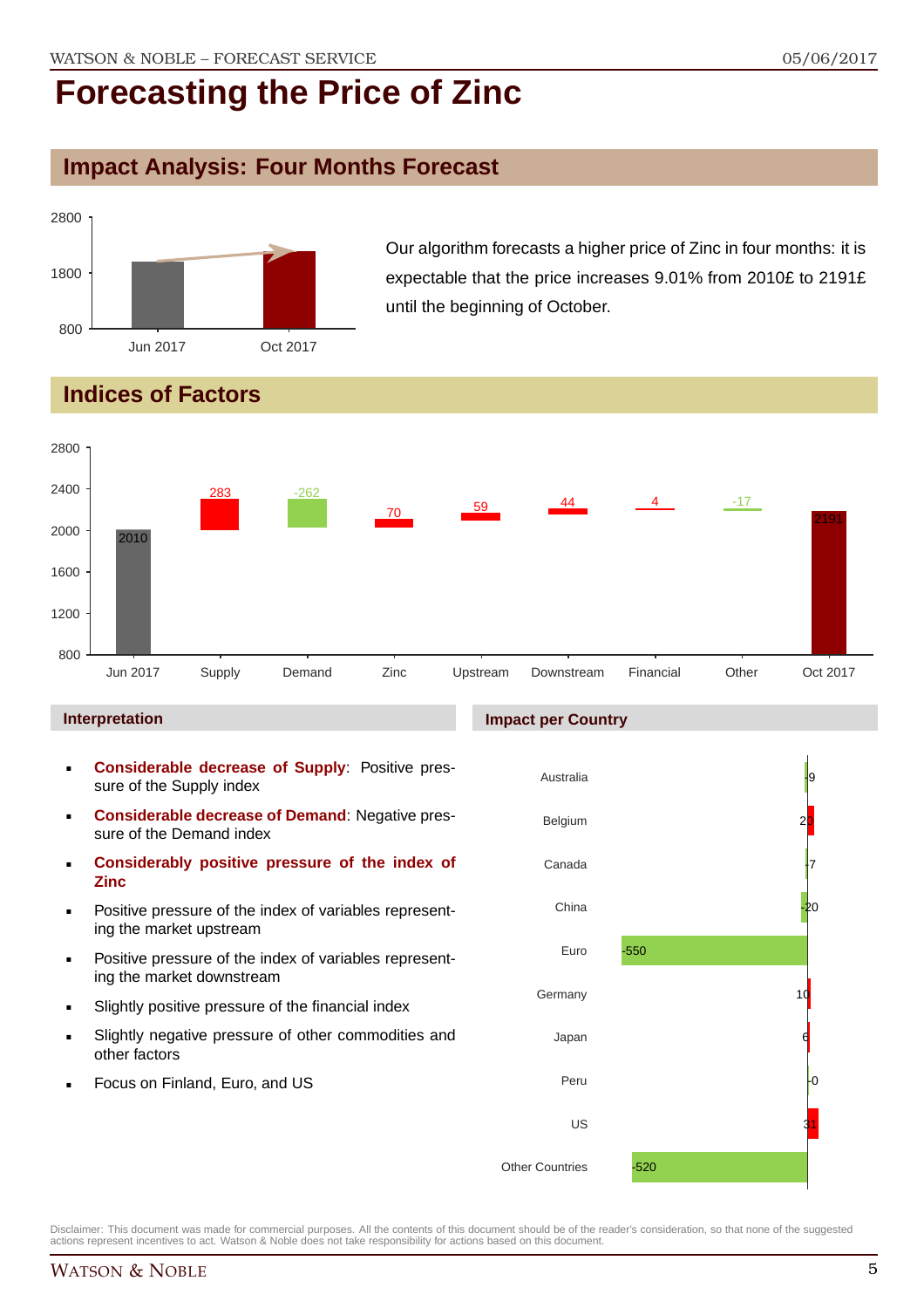## **Impact Analysis: Five Months Forecast**



Our algorithm forecasts a higher price of Zinc in five months: it is expectable that the price increases 13.79% from 2010£ to 2287£ until the beginning of November.

## **Indices of Factors**



#### **Interpretation**

- **Considerable increase of Supply**: Negative pressure of the Supply index
- **Considerable increase of Demand**: Positive pressure of the Demand index
- **Considerably positive pressure of the index of Zinc**
- **Considerably positive pressure of the index of variables representing the market upstream**
- Slightly positive pressure of the index of variables representing the market downstream
- Slightly positive pressure of the financial index
- Slightly negative pressure of other commodities and other factors
- Focus on Euro, Finland, and South Korea

#### **Impact per Country**

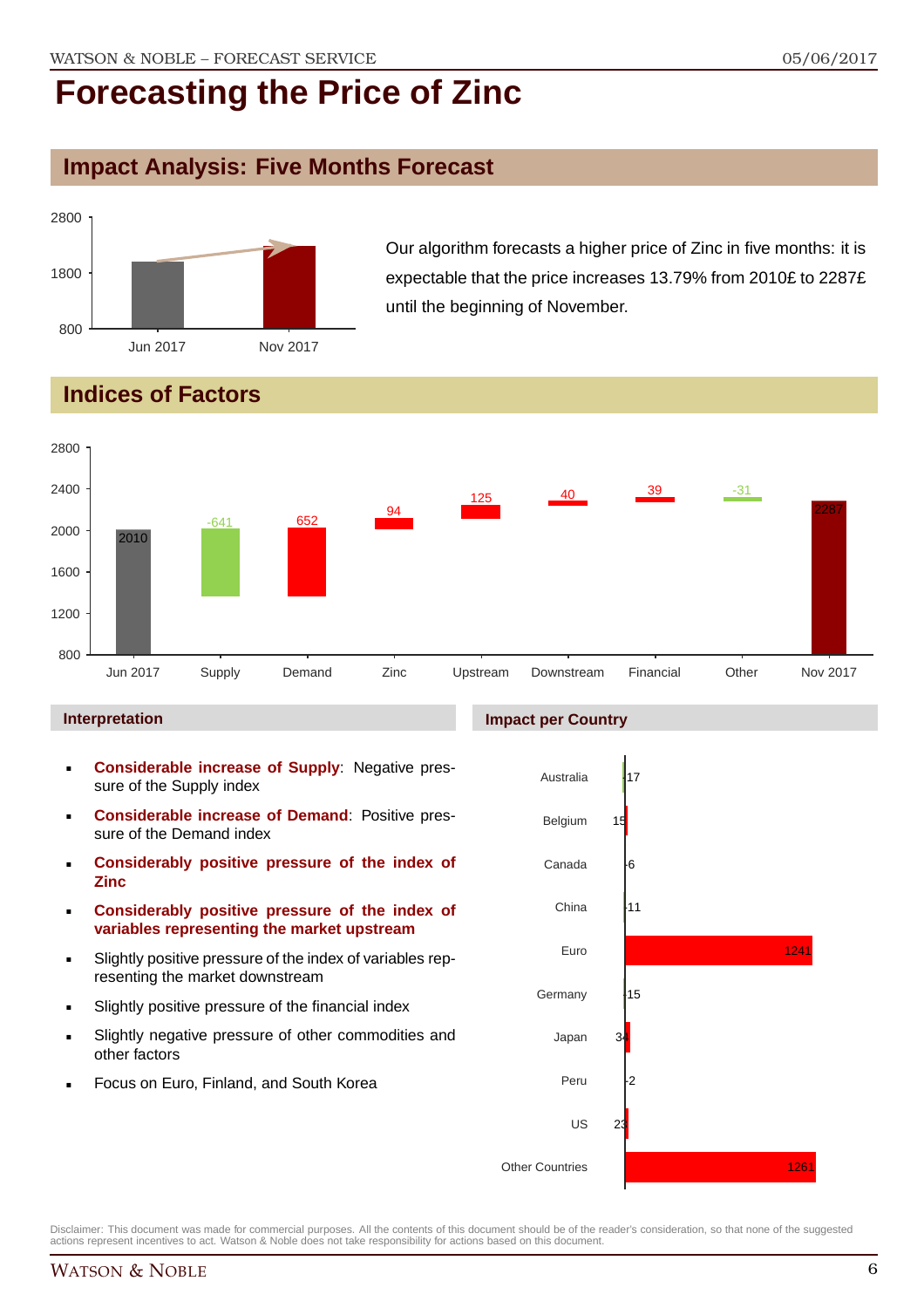## **Impact Analysis: Six Months Forecast**



Our algorithm forecasts a higher price of Zinc in six months: it is expectable that the price increases 21.36% from 2010£ to 2439£ until the beginning of December.

## **Indices of Factors**



#### **Interpretation**

- **Considerable decrease of Supply**: Positive pressure of the Supply index
- **Considerable decrease of Demand**: Negative pressure of the Demand index
- **Considerably positive pressure of the index of Zinc**
- **Considerably positive pressure of the index of variables representing the market upstream**
- **Considerably positive pressure of the index of variables representing the market downstream**
- Slightly positive pressure of the financial index
- Slightly negative pressure of other commodities and other factors
- Focus on Euro, Finland, and US

#### **Impact per Country**

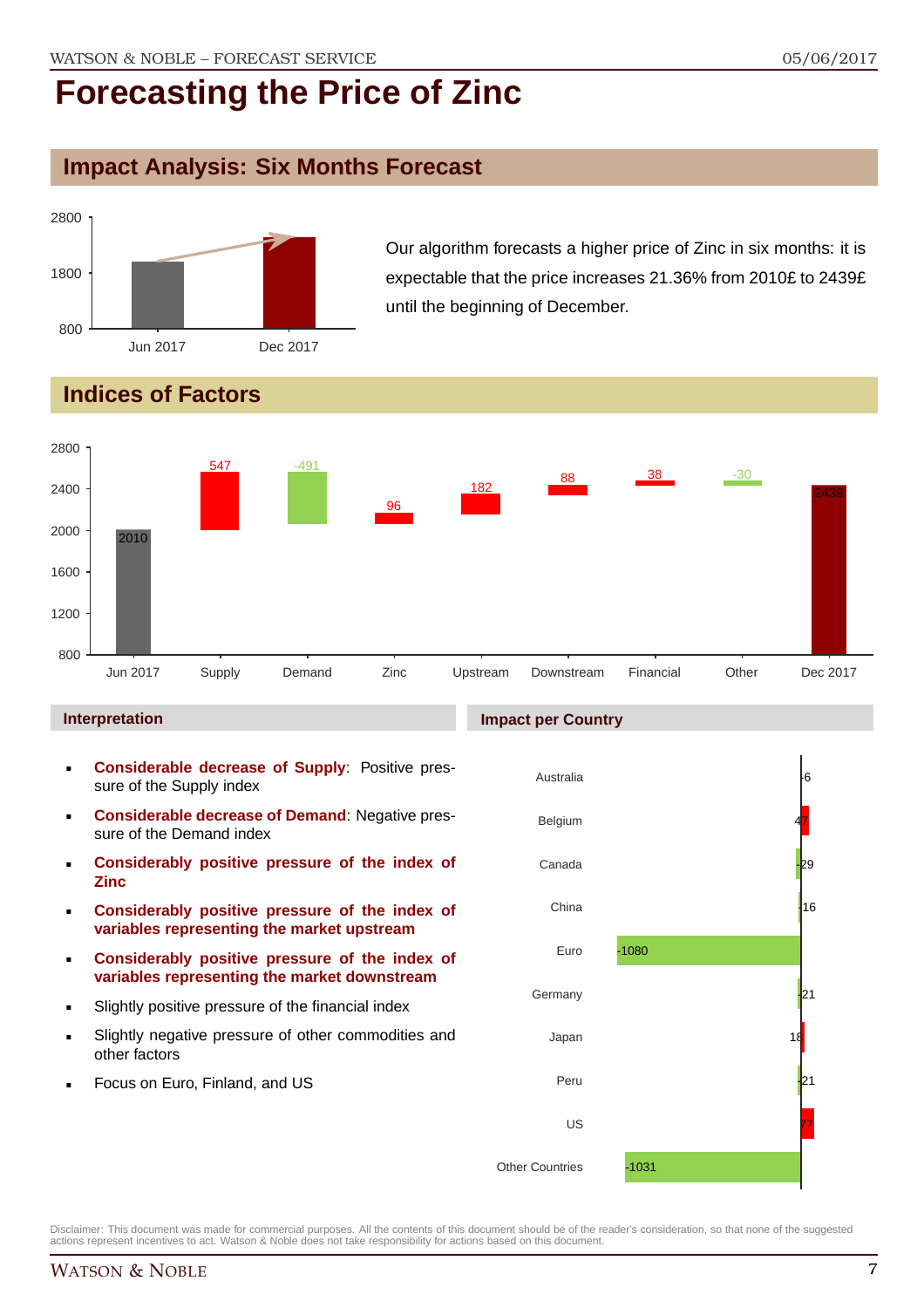## **APPENDIX – Technical Explanation of the Impact Analysis**

In this appendix, we explain the impact analysis of the factors that most contribute for our forecasts.

This Impact Analysis is conducted individually for **each time horizon**, allowing for a distinction between the indices of variables that contribute for our forecasts at short and medium run.

For each time horizon, our analysis has **two components**: first, we present the impact of variables grouped by **indices of factors**; second we present the impact of variables grouped by **indices of countries**.

### **Indices of Factors**

**Indices of factors** are indices of the weighted contributions of the variables grouped in those factors.

**Supply Index**: composed of macroeconomic variables of the producing and exporting countries. It includes variables such as production, exchange rates, inflation, monetary policy, and wages. For example, an increase in wages implies higher production costs which should (in linear, general, and ceteris paribus terms) generate an incentive to increase prices;

**Demand index**: composed of macroeconomic variables of the consuming and importing countries. It includes variables such as production, exchange rates, inflation, monetary policy, and wages. For example, a decrease in a consumer confidence index should (in linear, general, and ceteris paribus terms) increase savings and decrease demand, leading to lower prices;

**Zinc Index**: composed of variables related to Zinc. It includes variables such as the price of Zinc in different regions of the world and exports, imports, and producer prices of Zinc in some countries. For example, an increase in the price of Zinc in other region may imply an increase in the price of Zinc in Europe due to arbitrage movements;

**Upstream index**: composed of variables related to Coal and Zinc Ore. It includes variables such as the price and exports, imports, and producer prices of the inputs in some countries. For example, an increase in the price of Coal should (in linear, general, and ceteris paribus terms) generate an increase in the price of Zinc;